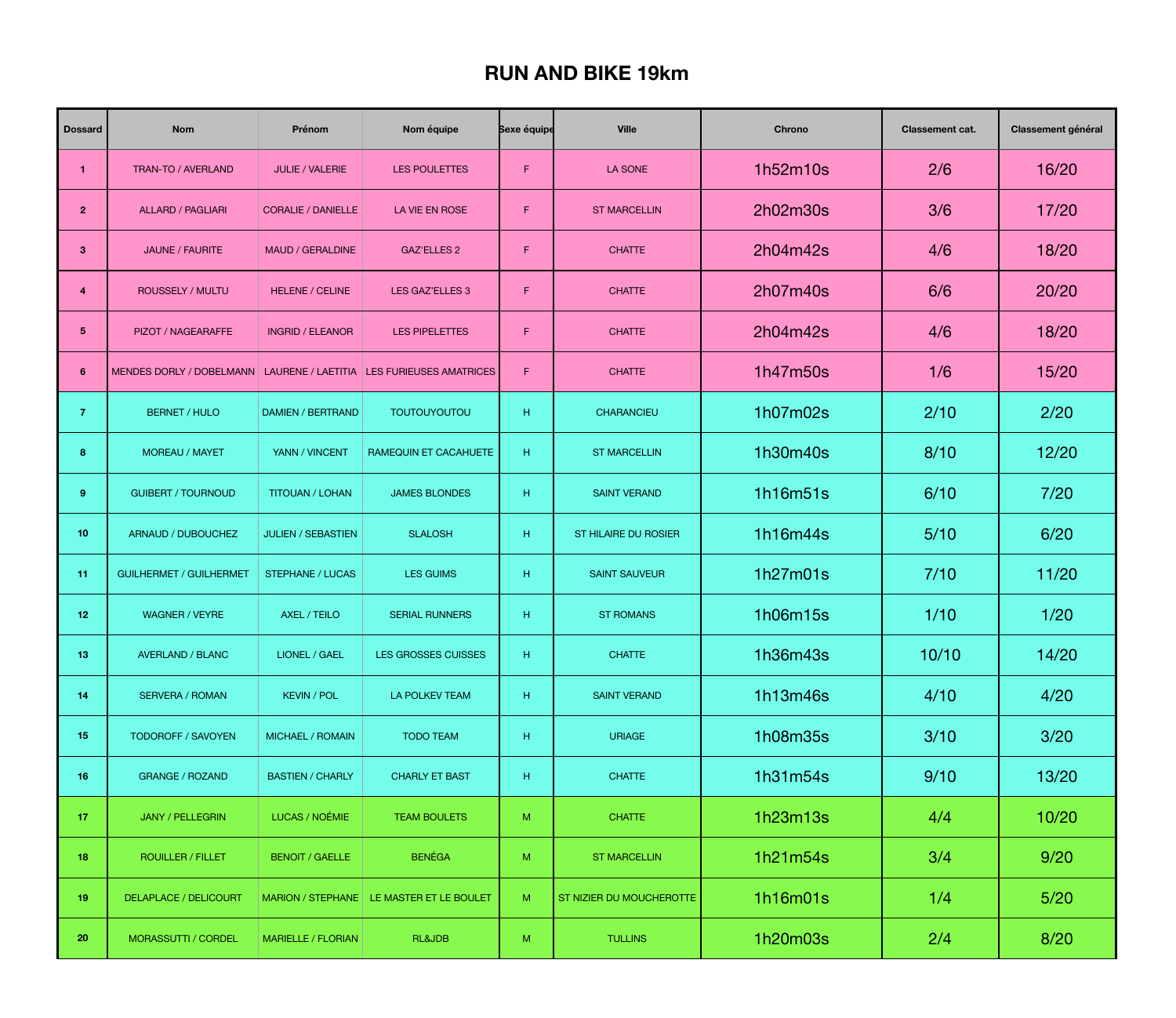## **RUN AND BIKE 9km**

| <b>Dossard</b> | <b>Nom</b>                     | Prénom                         | Nom équipe               | <b>Sexe équipe</b> | <b>Ville</b>              | <b>Chrono</b>      | <b>Classement cat.</b> | <b>Classement général</b> |
|----------------|--------------------------------|--------------------------------|--------------------------|--------------------|---------------------------|--------------------|------------------------|---------------------------|
| 50             | <b>VIALLET / MOREAU</b>        | <b>JULIE / MAYA</b>            | <b>LES CHOCOLATINES</b>  | F                  | <b>SAINT-MARCELLIN</b>    | 44m29              | 3/4                    | 8/15                      |
| 51             | <b>RIMBERT / JANY</b>          | <b>EMILIE / CAROLE</b>         | RUN&GAG                  | F                  | SAINT PIERRE DE CHERENNES | <b>NON PARTANT</b> |                        |                           |
| 52             | <b>CHAVE / CHAUVELLY</b>       | <b>LOUISE / FANTINE</b>        | LES DOUBLE CHEESE        | F                  | <b>ST MARCELLIN</b>       | 40m20s             | 1/4                    | 4/15                      |
| 53             | <b>DESGRANGES / DAFFE</b>      | NOA / ABILISA                  | <b>LES BECASSES</b>      | F                  | <b>MONTCHENU</b>          | 1h02m42s           | 4/4                    | 15/15                     |
| 54             | <b>BAZZOLI-DOLIN / CAILLAT</b> | LOU / JULIE                    | <b>LES MURINETTES</b>    | F                  | <b>MURINAIS</b>           | 43m55s             | 2/4                    | 6/15                      |
| 55             | <b>SOUGEY / CHAUVELLY</b>      | <b>STEPHANE / CHRISTOPHE</b>   | LES PENAILLES            | M                  | <b>ST JUST DE CLAIX</b>   | 44m44s             | 3/8                    | 9/15                      |
| 56             | ESGRANGES / DESGRANGE          | <b>DAVID / LOUKA</b>           | <b>TEAM LOULOU DADOU</b> | M                  | <b>MONTCHENU</b>          | 47m54s             | 6/8                    | 12/15                     |
| 57             | MOREAU / CHAIZE                | <b>GUERIC / LEO</b>            | <b>LES MUGIWARA</b>      | M                  | <b>ST MARCELLIN</b>       | 47m29s             | 4/8                    | 10/15                     |
| 58             | MOISSON / MOISSON              | <b>MAXENCE / JEAN-FRANCOIS</b> | MAX&JEF                  | M                  | <b>TECHE</b>              | 49m00s             | 7/8                    | 13/15                     |
| 59             | LEMONSU / LEMONSU              | <b>FRANCK / GUILLAUME</b>      | <b>LMNS</b>              | M                  | ST BONNET DE CHAVAGNE     | 50m29s             | 8/8                    | 14/15                     |
| 60             | <b>BAZZOLI / DECARD</b>        | LUCAS / THOMAS                 | LES P'TITS HOMMES VERTS  | M                  | <b>CHATTE</b>             | 43m32s             | 2/8                    | 5/15                      |
| 61             | <b>CHALANCON / CORONEL</b>     | <b>BATISTE / YVAN</b>          | <b>LES NAKAMURA</b>      | M                  | <b>ST SAUVEUR</b>         | 38m42s             | 1/8                    | 2/15                      |
| 62             | <b>MORASSUTTI / MORASSUTTI</b> | <b>MAELO / TOINE</b>           | <b>TMTUL</b>             | M                  | <b>TULLINS</b>            | 47m30s             | 5/8                    | 10/15                     |
| 63             | <b>BOUDILLON / MARCHAND</b>    | <b>ALAIN / ELODIE</b>          | LES BOUBOUS              | X                  | <b>SAINT-ROMANS</b>       | <b>NON PARTANT</b> |                        |                           |
| 64             | <b>GRANADO / CARLIN</b>        | <b>ANAELLE / FRANCOIS</b>      | LES INF.                 | $\mathsf{X}$       | <b>SAINT-ROMANS</b>       | 44m12s             | 3/3                    | 7/15                      |
| 65             | <b>DECARD / BONNAY</b>         | <b>HUGO / FANNY</b>            | LES COUREURS ROUILLÉS    | $\mathsf{X}$       | <b>MONTAGNE</b>           | 38m49s             | 2/3                    | 3/15                      |
| 66             | <b>JANY / GENIN</b>            | <b>SIMON / MARIE</b>           | <b>TIC ET TAC</b>        | $\mathsf{X}$       | <b>CHATTE</b>             | 38m08s             | 1/3                    | $1/15$                    |
| 67             | MEHL / VEYRE                   | <b>SYLVAIN / JEANNE</b>        | <b>L'ACO MIXTE</b>       | $\mathsf{X}$       | <b>ST ROMANS</b>          | <b>NON PARTANT</b> |                        |                           |